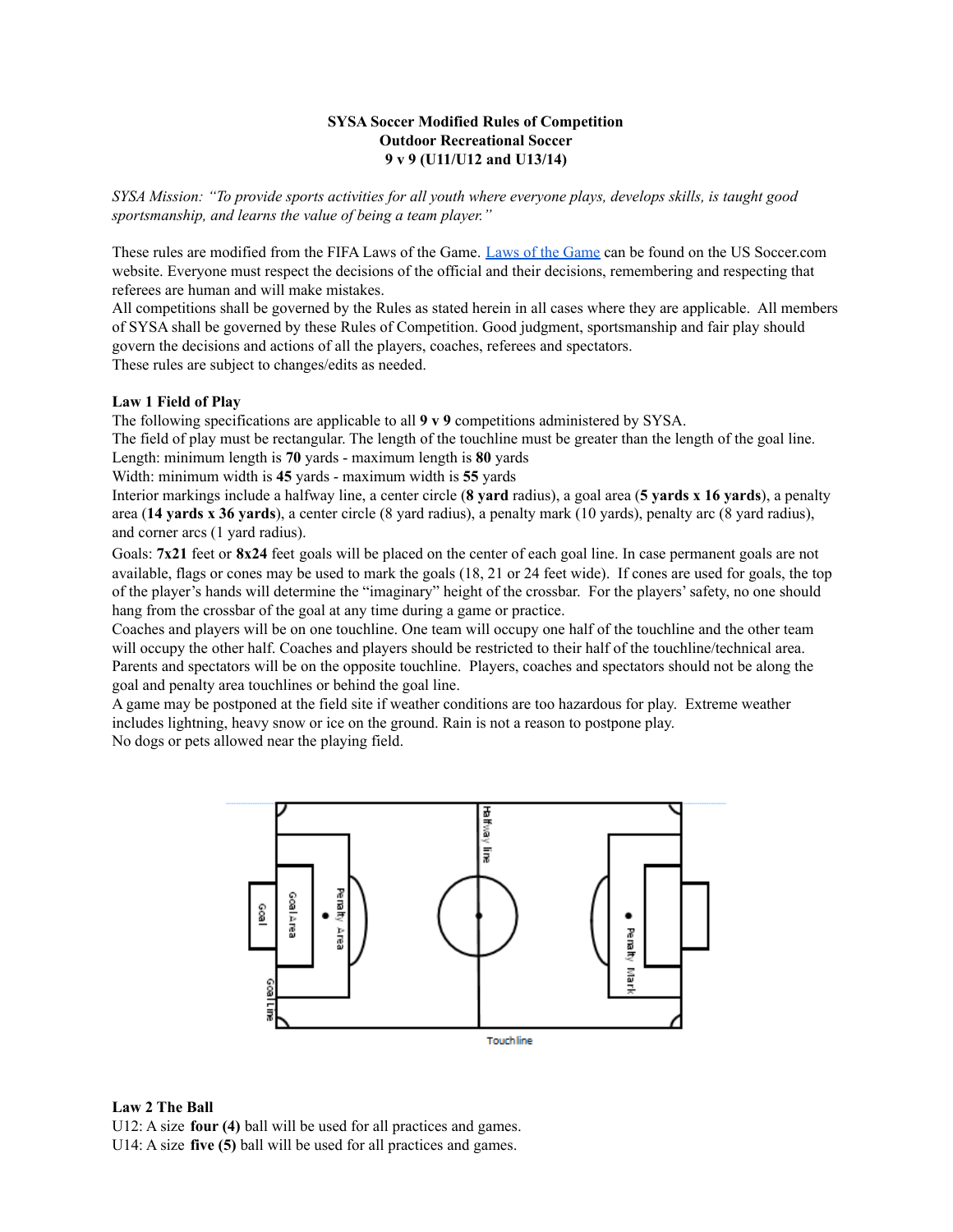#### **Law 3 The Players**

The match is played by two teams, each consisting of not more than **nine** (**9) players**, one who shall be the goalkeeper. Minimum of six (6) players to start and continue a match.

The official may allow the game to be played  $7 \vee 7$  when one team does not have enough players to field a team of 9 on the field. SYSA also supports sharing players when one team does not have enough players. The team sharing players may choose different players for the second half to allow their own players a chance to play with their teammates.

Maximum team roster is **fifteen** (**15)**. Each player shall receive 50% of the total playing time. The coach is responsible for enforcing this rule.

Substitutions may be made, with the consent of the referee, during any stoppage of play or for an injury. Substitutions will be allowed in order to give an opportunity for all players to get equal playing time and to balance rather than run up the score.

Players not on the field of play must remain two (2) yards behind the touchline and not along the goal area or behind the goal line.

Printed rosters are not required to be submitted before the game but may be requested by the Certified Referee.

## **Law 4 Player Equipment**

Conform to FIFA Laws of the Game.

A minimum "official" uniform is the standard SYSA issued jersey with number and socks.

Shin guards are MANDATORY for practices and games. Socks must be worn up and over the shin guards. Safety.

A player must not use equipment or wear anything which is dangerous to himself or another player. All items of jewelry are prohibited and must be removed. Taping of earrings is prohibited. Players may tape a medical necklace or bracelet.

All or any member(s) of a team may wear extra protective clothing against the cold, including gloves without dangerous, protruding or hard objects provided that: (1) The proper team uniform is worn outermost; and (2) Any hat should be without peak, bill or dangling or protruding object of any kind; and (3) Referee discretion may be used to determine if an item of protective clothing is considered to go beyond the purpose of providing a means of retaining body heat.

No player shall be allowed to play in any regularly scheduled practice or game with an injury or a known medical condition, which can be communal or aggravated by playing.

Prosthetic Devices require a physician's permission before a player may play and it must state the player needs to wear the device in order to play. Even then, such devices must pose no danger to other players on the field. The referee's judgment shall be the final determining factor.

## **Law 5 The Referee**

Brand new officials will be appropriately assigned to SYSA recreational games. Coaches have a clear responsibility to respect the official and their decisions. Referees are not expected to explain their calls as the coach has access to the law book.

Games will be officiated by a certified official. In the event that a referee is not present, both coaches will mutually agree upon an official. If the coaches cannot agree, a parent/coach from the home team will referee the first half and a parent/coach from the away team will referee the second half. The parent/coach must refrain from coaching while refereeing.

The Spokane community lost officials during the pandemic. Professional, collegiate, adult, high school and competitive youth matches will be assigned officials before the SYSA recreational matches.

It is the duty of each official to conduct himself/herself in a manner becoming a member of the league, encourage fair competition and good sportsmanship at all times and enforces the rules of the league. Any official who does not comply with the ideals of SYSA Soccer shall be subject to removal from league participation. Neither the use of foul language nor the drinking of alcoholic beverages by an official during the competition shall be tolerated.

Misconduct reports: If a player or coach is cautioned or ejected, the referee must complete a misconduct report within 48 hours. A player or coach who receives an ejection shall not participate in his/her team's next game. The referee will have the responsibility of ensuring that any player bleeding from a wound leaves the field of play.

The player may only return on receiving a signal from the referee who is satisfied that the bleeding has stopped.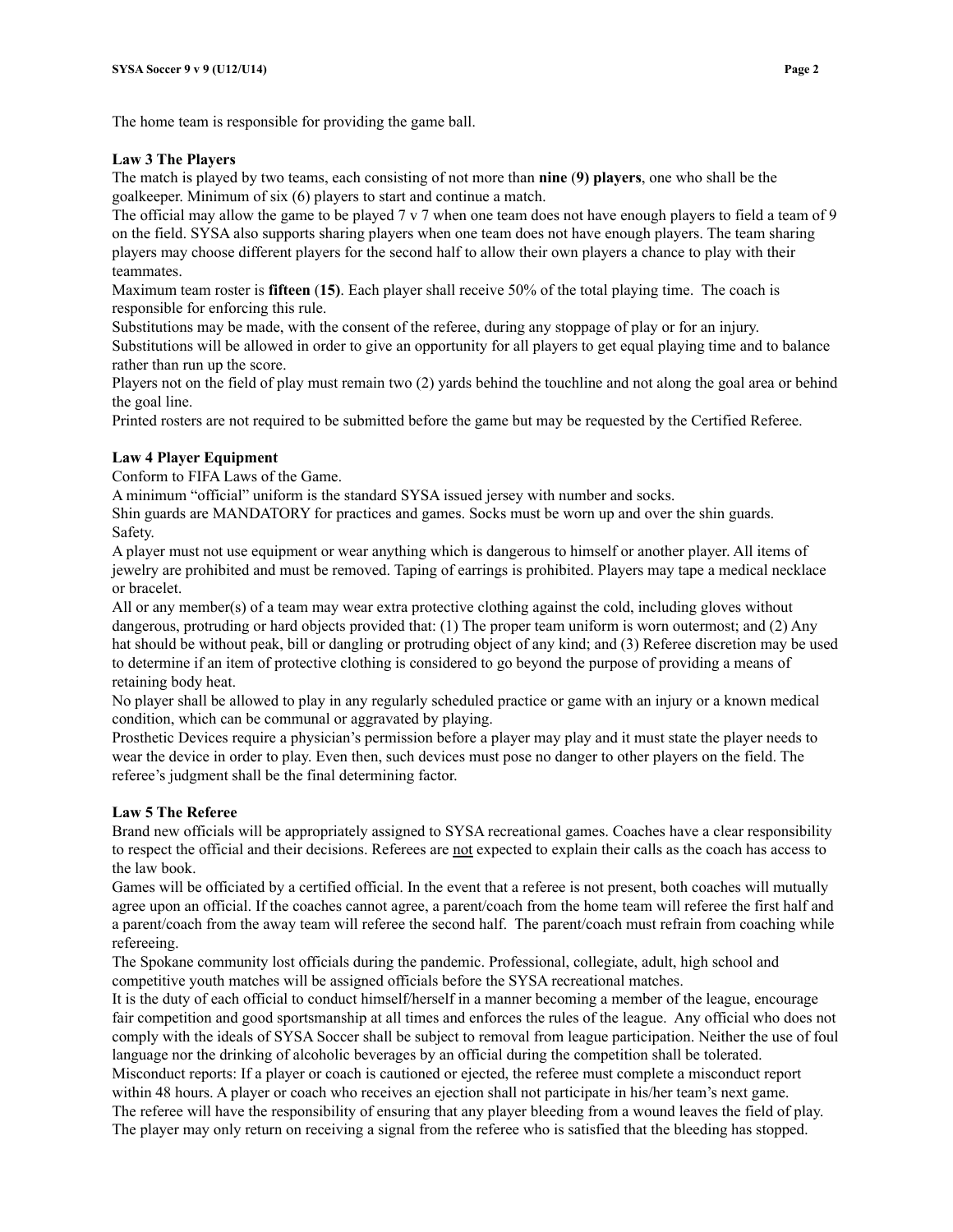#### **Law 6 Other Officials**

Certified assistant referees will not be assigned to these games.

It is expected that a parent, one from each team, will assist the Certified Referee by identifying when the ball has crossed the touchline or goal line.

#### **Law 7 Duration of the Match**

**U12: Two (2)** x **thirty (30)** minute halves and a five (5) minute half time break. **U14: Two (2)** x **thirty (30)** minute halves and a five (5) minute half time break.

# **Law 8 Start and Restart of Play**

Conform to the FIFA Laws of the Game, with the exception that the defending team is at least **eight (8)** yards from the ball until it is in play.

Restarting play after a temporary delay, there will be a drop ball for the team that last touched the ball at the spot where the ball was declared dead. The opponents shall be 4.5 yards away. The ball is in play when it touches the ground. The player taking the drop ball cannot score a goal directly from a drop ball.

#### **Law 9 Ball in and out of play**

Conform to the FIFA Laws of the game.

The ball is out of play when it has wholly crossed the goal line or whole touchline, whether it is on the ground or in the air. "The whole ball over the whole line."

The ball is out of play, when the referee has stopped the game.

#### **Law 10 Method of Scoring**

Conform to the FIFA Laws of the game.

A goal is scored when the whole of the ball has crossed the whole of the goal line on the ground or in the air between the goal posts (flags) and under the crossbar (height of the flags).

In the event that cones are used for markers, the height of the crossbar will be determined by the height of the goalkeeper's hands.

There will be no published team standings and game scores will not be recorded.

## **Law 11 Offside**

Conform to the FIFA Laws of the game. An indirect free kick will be awarded to the defending team.

## **Law 12 Fouls and Misconducts**

Conforms to the FIFA Laws of the game with the exception that all opponents shall be at least eight (8) yards from the ball on the restart.

Play should be stopped when a player acts in a careless, reckless or dangerous manner.

No heading. An indirect free kick is awarded to the opposing team from the spot of the offense. If the offense occurs with the goal area, the indirect free kick should be taken on the goal line.

Legal "safe" slide tackling is allowed.

Not every touch of the ball to a player's hand or arm is an offense.

No contact will be made with the goalkeeper who has possession of the ball. A goalkeeper with one finger on the ball is considered to have possession. A goalkeeper is considered to be in control of the ball when touching the ball with any part of the hand or arm.

A player or coach who receives an ejection shall not participate in his/her team's next game.

A spectator who has been asked to leave the field of play shall not attend the team's next game.

#### **Law 13 Free Kicks**

Conform to the FIFA Laws of the Game with the exception that all opponents are to be at least **eight (8)** yards away from the ball until it is kicked.

Direct and Indirect kicks will be awarded.

A goal cannot be scored from an INDIRECT free kick unless the ball has been played or touched by a player other than the kicker before passing through the goal.

The kicker shall not play the ball a second time until it has been touched or played by another player. Until the ball is in play, the opponent must remain eight (8) yards from the ball.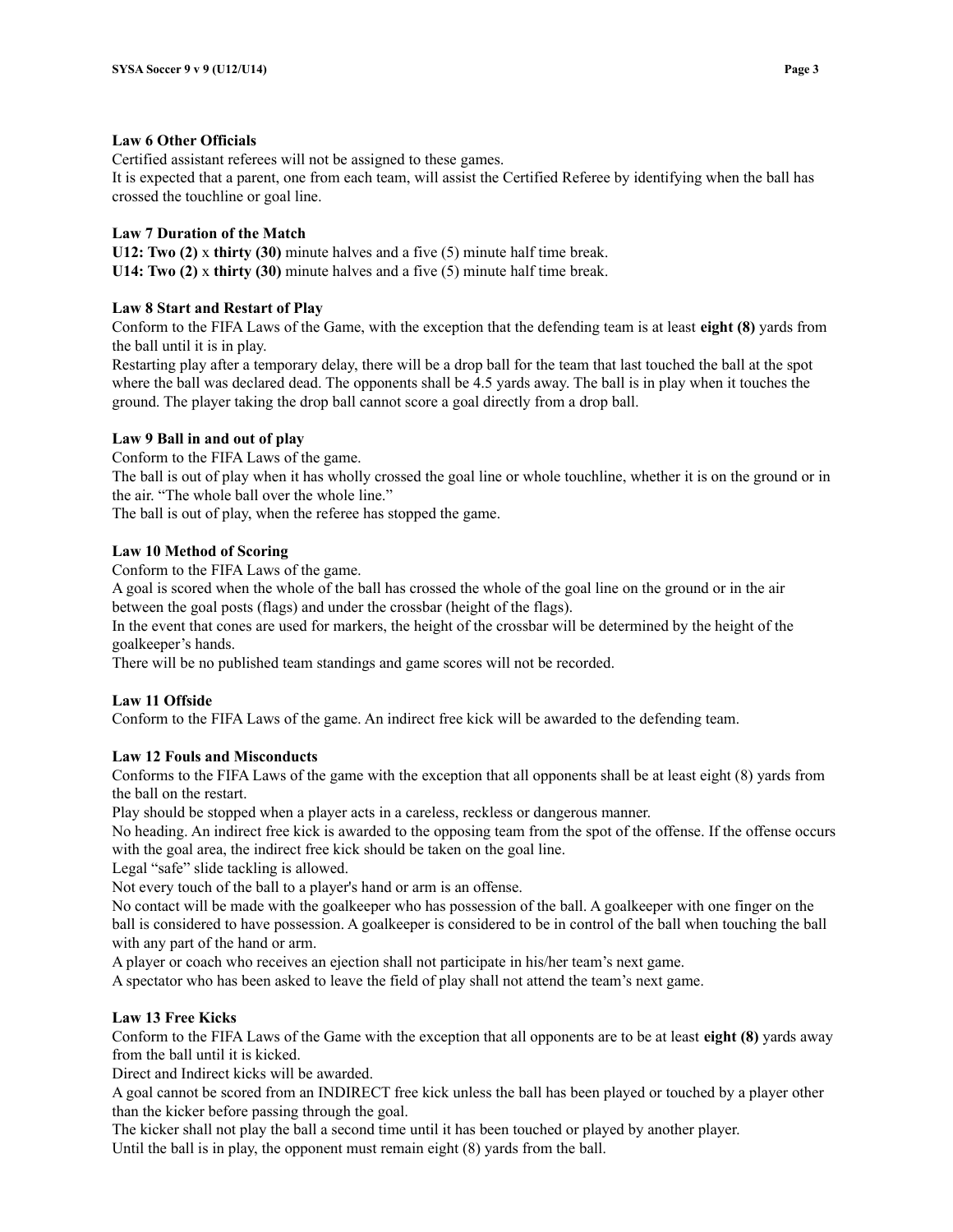When there are three or more defending players in a 'wall' all attacking players must remain at least one (1) yard from the wall until the ball is in play.

#### **Law 14 Penalty Kicks**

Conform to the FIFA Laws of the Game with the exception that the penalty mark will be **ten (10)** yards from the goal line.

## **Law 15 Throw In**

Conform to the FIFA Laws of the Game.

The ball is out of play when it has wholly crossed the whole touchline, whether it is on the ground or in the air. A goal shall not be scored directly from the throw-in.

If an incorrect throw occurs, a throw in shall be awarded to the opposing team.

Opponents must stand at least two (2) yards from the point on the touchline where the throw is to be taken.

#### **Law 16 Goal Kick**

Conform to the FIFA Laws of the Game.

When the whole of the ball passes over the whole of the goal line, excluding the portion between the goal posts and under the crossbar (either in the air or on the ground), having last been played by one of the players on the attacking team, a goal kick will be awarded.

A goal kick may be taken from anywhere inside the goal area by any member of the defending team. Opponents must be outside the penalty area until the ball is in play.

The kicker shall not play the ball a second time until it has been touched or played by another player.

The ball is in play when it is kicked.

The team taking the goal kick may choose to restart play before the opponents have retreated outside the penalty area.

## **Law 17 Corner Kick**

Conform to the FIFA Laws of the Game with the exception that all of the opposing players are to be at least **eight (8)** yards from the ball until it is kicked.

When the whole of the ball passes over the whole of the goal line excluding that portion between the goal posts and under the crossbar, (either in the air or on the ground), having last been played by one of the defending team, a player of the attacking team shall have a corner kick.

A goal may be scored directly from a corner kick.

The kicker shall not play the ball a second time until it has been touched or played by another player.

#### **Team Responsibilities**

All teams are responsible for the cleanup of the fields after each game. Please do not leave garbage on the sidelines. Opposing coaches and players are encouraged to shake hands (fist bump or give high fives) after each match. Please help put away the field signs and corner flags if you are the last game of the day.

**Parents and Spectators** should enjoy and encourage the activity of the players and refrain from coaching during the match. Please cheer and acknowledge players that exhibit good sportsmanship.

#### **Coach Responsibilities**

The assigned coach should attend every practice and every game. All coaches, team managers, and assistants must comply with all Risk Management requirements. There must be an approved adult at all functions.

The coach shall collect a WYS Medical Release form, available on the SYSA website, signed from the parent/guardian for all players and have access to these forms at all practices and games.

Coaches, their assistants or spectators are not allowed on the field of play during the game unless permission is given by the referee (in case of emergencies or unusual situations).

The coach is responsible for his own behavior as well as that of his players, parents and spectators on his/her side of the field. Remember this is for fun.

Every player must play in each game at least 50% of the playing time unless they are not able to play due to illness or injury.

Coaching from the sidelines is permitted but not recommended. Coaching must be done in a civil manner and the tone of voice will be informational and encouraging, not demanding or critical.